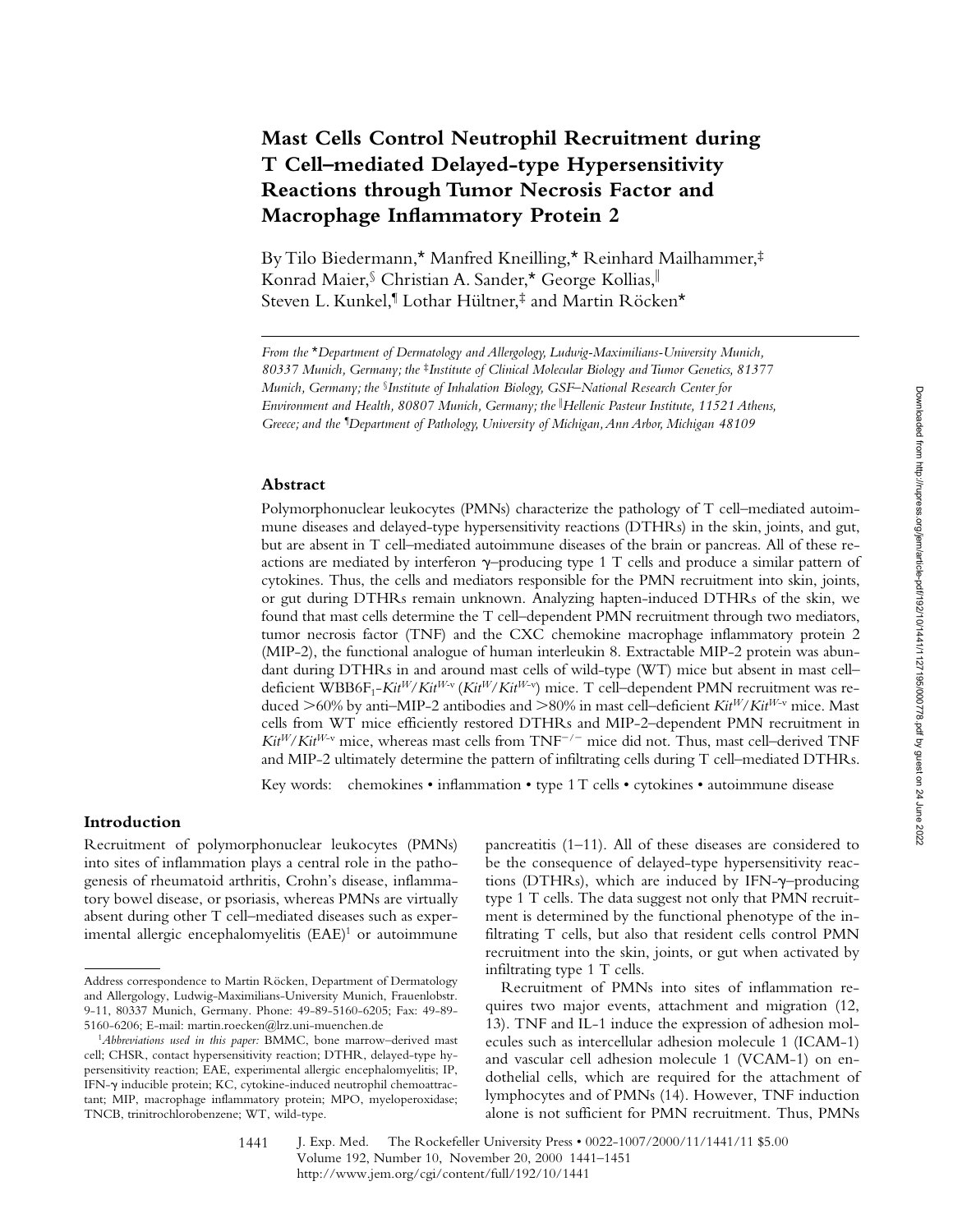are absent during T cell–mediated destruction of islet cells in nonobese diabetes or EAE, two strictly TNF-dependent DTHRs (10, 15). T cell–mediated PMN recruitment into sites of inflammation therefore requires chemoattractants in addition to TNF.

In the mouse, the two best-defined chemokines capable of recruiting PMNs are cytokine-induced neutrophil chemoattractant (KC), the homologue of the human chemokine growth-related oncogene (GRO) (16), and macrophage inflammatory protein (MIP)-2, considered as the functional analogue of human IL-8 (17). Both CXC chemokines can be produced by a variety of hematopoietic, epithelial, and stromal cells, and bind to the chemokine receptor CXCR2. Studying PMN recruitment into the skin during T cell–independent, toxic reactions, Fairchild and coworkers found that a chemokine derived from keratinocytes, the CXC chemokine KC, is capable of recruiting PMNs into the epidermis (18).

Although innate and toxic reactions can induce the production of TNF and chemokines by numerous cells, including epithelia, endothelia, and stromal cells, the relative contribution of these different cell types to the organization of a strictly T cell–mediated inflammation remains unclear (19). An emerging concept suggests that hematopoietic cells provide the TNF required for T cell–mediated DTHRs (19), even though the cellular source providing this TNF remains open. T cells and macrophages are both needed for the appropriate development of DTHRs and are considered an important source of TNF (20, 21). However, B cell–deficient or mast cell–deficient mice also have profound defects in various DTHRs, suggesting an important role for B cell– and mast cell–derived mediators during the organization of DTHRs (22–24).

Mast cells are capable of producing large amounts of TNF (25) and chemokines, including MIP-2/IL-8 (26–28), and have been shown to provide the biologically relevant TNF during innate (29, 30) and IgE-mediated (31) immune reactions. Moreover, mast cells can enhance T cell–dependent DTHRs, such as EAE (32) and contact hypersensitivity reactions (CHSRs; reference 23), which are attenuated in mast cell–deficient WBB6F<sub>1</sub>-*Kit<sup>W</sup>/Kit<sup>W-v</sup> (Kit<sup>W</sup>/Kit<sup>W-v</sup>)* mice. More detailed analysis of CHSRs in mast cell–deficient *KitW*/*KitW*-v mice revealed that hapten-specific DTHRs seem to have a normal T cell infiltrate (33, 34) but are almost devoid of PMNs (24). As mast cells are an important source of cytokines and chemokines, including TNF and MIP-2/IL-8 (29, 30), they may provide the central mediators recruiting PMNs during T cell–dependent DTHRs.

To analyze the mechanisms responsible for PMN recruitment during type 1 T cell responses, we used trinitrochlorobenzene (TNCB)-induced CHSRs. TNCB-induced DTHRs are strictly dependent on hapten-specific, type 1 memory T cells and are associated with a strong infiltrate of PMNs. These memory T cells lead to CHSRs when the hapten is applied to the skin of sensitized mice (34) and to inflammatory bowel disease, an important model of Crohn's disease, when the hapten is applied intrarectally (35). Using TNCB-induced CHSRs as a model disease, we

found that mast cells are the central hematopoietic cells regulating PMN recruitment in response to infiltrating type 1 T cells by delivering both the TNF and the MIP-2 required for the migration of PMNs.

### **Materials and Methods**

*Animals.* Female BALB/c or C57BL/6 mice were from Charles River Laboratories; TNF<sup>-/-</sup> 129/Svx C57BL/6 mice (36) and  $TNF^{+/+}$  129/Svx C57BL/6 mice, genetically mast celldeficient  $\textit{Kit}^W/\textit{Kit}^{W\text{-v}}$  mice, and congenic normal  $\textit{WBB6F}_1$ <sup>+/+</sup>  $(Kit^{+/+})$  mice were bred at the GSF-National Research Center.  $Kit^{W}/Kit^{W-v}$  mice are derived from heterozygous breeder pairs originally obtained from The Jackson Laboratory. Adult *KitW*/  $Kit^{W-v}$  mice contain  $\leq 1.0\%$  of the number of dermal mast cells present in the skin of the congenic wild-type (WT) mice. All mice were between 6 and 10 wk of age.

*Reagents and Abs.* TNCB was a gift from Dr. S. Katz (National Institutes of Health, Bethesda, MD), anti-Thy 1.2 mAb (T23) was a gift from Dr. R. Mocikat (GSF, Munich, Germany), recombinant mouse IL-1 $\beta$  and MIP-2 were from R&D Systems, IL-2 was from Chiron Corp., and ionomycin was from Sigma-Aldrich. Anti–MIP-2 serum was as described (37).

*In Vivo Experiments.* BALB/c mice were sensitized with 7% TNCB  $(100 \mu l)$  of a 4:1 mixture of acetone/olive oil) at the shaved abdomen. As in pilot studies, the majority of *KitW*/*KitW*-v mice died when we used this strong sensitization protocol; sensitizations in experiments that involved  $Kit^{W}/Kit^{W-v}$  and congenic WT mice were carried out with  $2\%$  TNCB (20  $\mu$ l of a 4:1 mixture of acetone/olive oil) at both sides of one ear. This protocol induced similar ear swelling responses after elicitation in WT mice without causing mortality in *KitW*/*KitW*-v mice after sensitization. 1 wk later, mice were challenged with 1% TNCB (20 ml of a 1:9 mixture of acetone/olive oil) on both sides of the previously untreated ear. Where indicated, *KitW*/*KitW*-v and congenic WT mice were sensitized on both sides of one ear with 1.6% oxazolone (20  $\mu$ l of a 4:1 mixture of acetone/olive oil) and, 1 wk later, challenged with 0.8% oxazolone (20 ml of a 1:9 mixture of acetone/olive oil). Specific ear swelling was determined by measuring ear thickness with a micrometer (Oditest®; Kroeplin) before and 24 h after TNCB challenge (34). Nonspecific swelling, caused by 1% TNCB in five naive animals (irritant reaction), was subtracted. Anti-MIP-2 (30  $\mu$ l) or preimmune serum was injected intracutaneously 1.5 h before the TNCB challenge. *KitW*/ *KitW*-v mice were locally reconstituted with mast cells by injecting intracutaneously  $0.5 \times 10^6$  cultured bone marrow–derived mast cells (BMMCs) 5 wk before the sensitization, exclusively into the ear selected for the elicitation of CSHRs.

*Histology and Immunohistology.* Ear tissue was collected 24 h after TNCB challenge and sections were stained with hematoxylin and eosin. For immunoperoxidase staining, formalin-fixed and paraffin-embedded sections were dewaxed and rehydrated through graded concentrations of ethanol. Alternatively, we used frozen tissue. The thawed tissues were fixed with acetone. Tissue sections were incubated with either anti–MIP-2 antiserum (37) or preimmune serum, washed, incubated for 10 min in secondary goat anti–rabbit serum, washed, and incubated with peroxidase– antiperoxidase complex (Dako). After development, sections were counterstained with alcian blue.

*Protein Analysis.* Protein was extracted from ear tissues and MIP-2 was determined by using rat anti–mouse MIP-2 mAb (MAB452; R&D Systems) for coating and anti–MIP-2 serum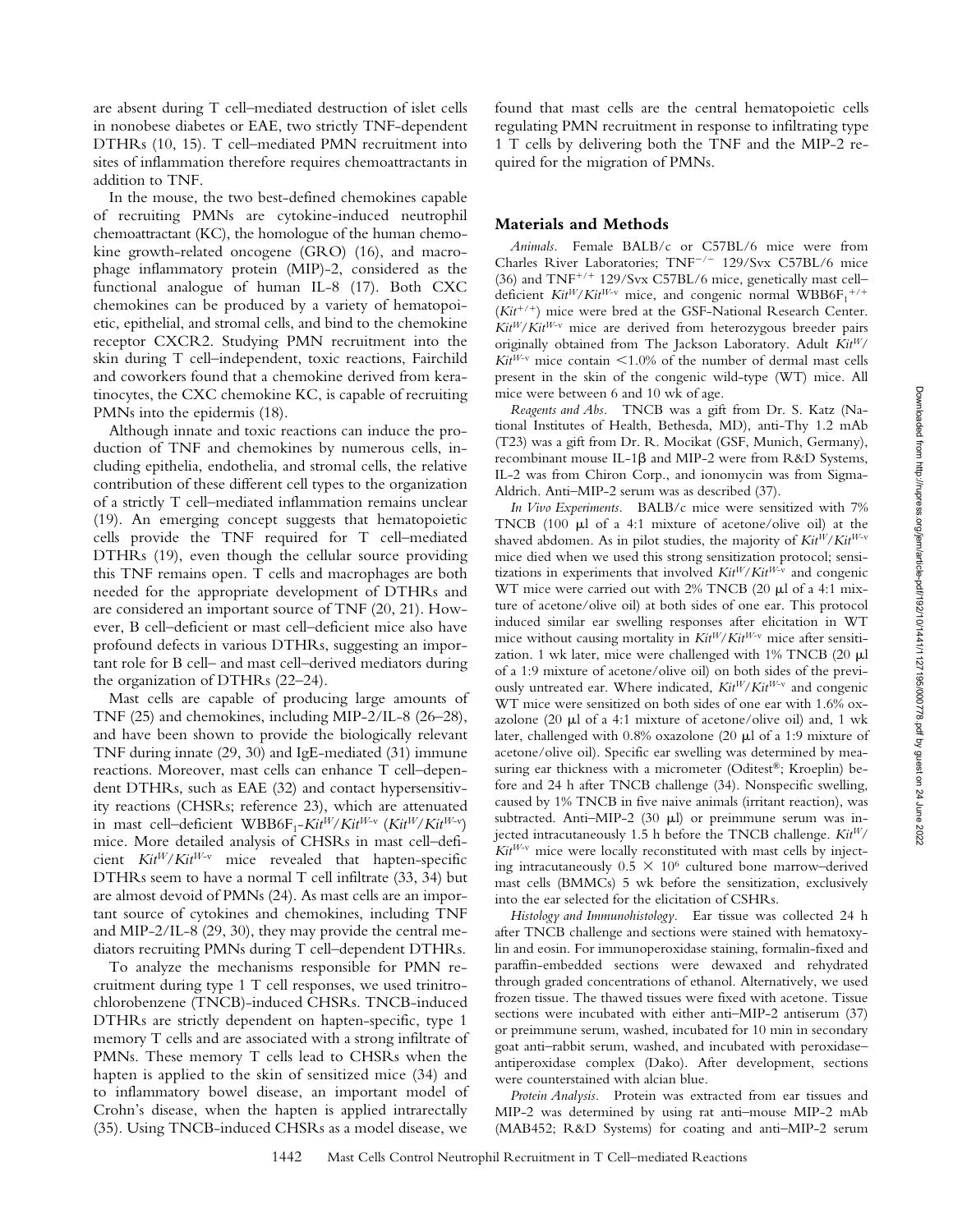(37) for detection, followed by horseradish peroxidase–conjugated goat anti-rabbit Ig and 2,2'-azinobis(3-ethylbenzthiazolinesulfonic acid) (ABTS; Boehringer Mannheim) as substrate (BD PharMingen). Myeloperoxidase (MPO) activity was determined in protein extracts from frozen ear tissue and MPO activity was expressed as units per gram (37). MPO activity of sensitized WT mice samples was set as 100%.

*PCR.* Mouse ears were directly frozen in liquid nitrogen 24 h after the TNCB challenge and homogenized in lysis buffer without thawing. Total RNA was purified (RNeasy kit; QIAGEN), reverse transcribed into cDNA, and analyzed by PCR as described (38). Equal amounts of RNA from individual mice were reverse transcribed into cDNA. 20 ng of cDNA was amplified with intron-spanning primer pairs for 25 cycles (1 min at  $95^\circ$ , 1 min at  $65^\circ$ , 1 min at  $72^\circ$ , 5 min at  $72^\circ$ C final) in 25 µl with oil overlay. Equal volumes of cDNAs were amplified by PCR. 10  $\mu$ l of amplificates was visualized by ethidium bromide staining after agarose gel electrophoresis and quantified with an electronic video system and analysis software (WinCam 2.1; Cybertec). The following primers were used (the sequences are given in the  $5'$  to  $3'$  direction): KC (530-bp amplificate),  $5'$ -AACGGAGAAAGAAGACAGACTGCT and 3'-GACGAGA-CCAGGAGAAACAGGG; IFN-g inducible protein of 10 kD (IP-10; 256 bp), 5'-TCCCTCTCGCAAGGACGGTC and 3'-GTGTGTGCGTGGCTTCACTC; MIP-1 $\alpha$  (275 bp), 5'-CCT-GCTCAACATCATGAAGGTCTC and 3'-GGTCAGTGAT- GTATTCTTGGACC; MIP-1 $\beta$  (540 bp), 5'-CCACAATAG-CAGAGAAACAGCAAT and 3'-AACCCCGAGCAACACC-ATGAAG; MIP-2 (466 bp), 5'-AGTTTGCCTTGACCCT-GAAGCC and 3'-TGGGTGGGATGTAGCTAGTTCC; TNF (353 bp), 5'-CTCTTCTGTCTACTGAACTTCGG and 3'-AGATAGCAAATCGGCTGACGG; monocyte chemoattractant protein 1 (345 bp), 5'-ACCTGCTGCTACTCATTCACC and 3'-CACTGTCACACTGGTCACTCC; glyceraldehyde 3-phosphate dehydrogenase (GAPDH; 669 bp), 5'-CTCACT-CAAGATTGTCAGCAATG and 3'-GAGGGAGATGCTCA-GTGTTGG; and aldolase (571 bp), 5'-AGCTGTCTGACA-TCGCTCACCG and 3'-CACATACTGGCAGCGCT-TCAAG.

*Cell Cultures.* T cells were isolated from draining lymph nodes and  $125 \times 10^3$  or  $250 \times 10^3$  T cells were stimulated with either unmodified or hapten-modified T cell–depleted spleen cells (5  $\times$  10<sup>5</sup>) in a total volume of 250 µl of medium. After 72 h of culture in DMEM containing 10% FCS, 2-mercaptoethanol, and 2 mM glutamine (all from Biochrom) at  $37^{\circ}$ C in a humidified atmosphere with 5%  $CO<sub>2</sub>$ , cells were pulsed with [3H]thymidine for the final 6–8 h. Femoral  $\mathrm{Kit}^{+/+}$  bone marrow cells were cultured in the presence of IL-3 and c-kit ligand. After 4 wk of culture, BMMCs were either used in vivo or stimulated in vitro with ionomycin (2  $\mu$ M) and recombinant mouse IL-1 $\beta$  (2 ng/ ml; reference 39). Cells were harvested for mRNA analysis and supernatants for MIP-2 determination after 24 h.



Hapten treatment, protein and mRNA extractions, reverse transcription, amplification, and evaluation were performed as described in Materials and Methods. DL, detection limit; MCP-1, monocyte chemoattractant protein 1.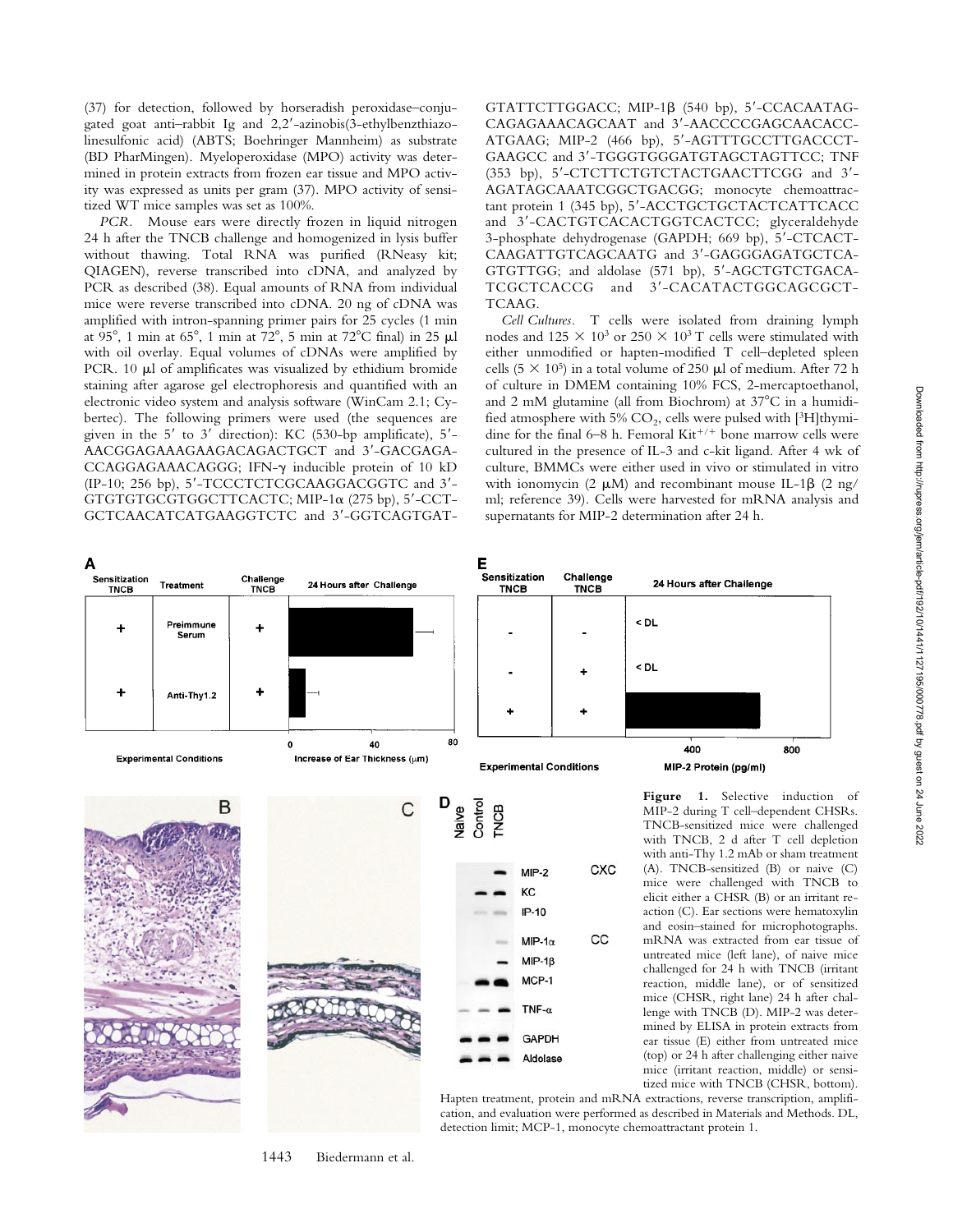*Statistical Analysis.* Differences of specific ear swelling  $(\pm SD)$ were determined using the two-tailed Student's *t* test and considered significant at  $P \leq 0.05$ .

### **Results**

*Selective Induction of MIP-2 during T Cell–dependent DTHRs.* To analyze the mechanisms that control PMN recruitment during T cell–mediated DTHRs, we selected hapten-induced CHSRs, a strictly T cell–dependent type of DTHR (Fig. 1 A) that is associated with strong PMN recruitment (Fig. 1, B and C). Comparing the chemokine mRNA expression pattern of T cell–dependent, hapteninduced CHSRs (Fig. 1 B) with that of T cell–independent, hapten-induced irritant reactions (Fig. 1 C), we found two strikingly different profiles. Some CXC and CC chemokines, such as KC or monocyte chemoattractant protein 1, were already induced during T cell–independent, TNCB-induced irritant reactions in nonsensitized control mice (Fig. 1 D). In sharp contrast, others, such as the CXC chemokines MIP-2 and IP-10 and the CC chemokines MIP-1 $\alpha$  and MIP-1 $\beta$ , were selectively in-

creased during the T cell–dependent DTHRs in sensitized mice (Fig. 1 D). TNF was already induced in irritant reactions, as described by others (40). However, the expression increased during CHSRs (Fig. 1 D). MIP-1 $\alpha$ , MIP-1 $\beta$ , and IP-10 regulate T lymphocyte recruitment during DTHRs and exhibit no chemotactic activity on PMNs (8, 41, 42). MIP-2 and KC bind to the chemokine receptor CXCR2 and have important chemotactic activities on mouse PMNs (18, 43). TNCB-induced irritant reactions in nonsensitized control mice are almost devoid of PMNs (Fig. 1 C) despite strong expression of KC mRNA (Fig. 1 D), whereas PMNs are prominent during T cell–dependent DTHRs (Fig. 1 B). Thus, in WT mice, MIP-2 mRNA and not KC mRNA expression correlated with TNCB-specific PMN recruitment during this adaptive immune response. MIP-2 protein production closely correlated with MIP-2 mRNA expression and was exclusively increased in protein extracts of ear tissues undergoing hapten-specific DTHRs (Fig. 1 E). Production of MIP-2 protein was strictly dependent on T cells, as T cell depletion not only suppressed ear swelling but also PMN recruitment and MIP-2 expression (Fig. 1 A and data not shown).





**Figure 2.** A critical role of MIP-2 for PMN recruitment during CHSRs. TNCBsensitized mice were challenged with hapten 1.5 h after intracutaneous injection of either preimmune serum or anti–MIP-2 serum (A). Representative microphotographs of hematoxylin and eosin–stained CHSR reactions in mice pretreated with preimmune serum (B) or anti–MIP-2 serum (C). MPO activity in protein extracts from ear tissues (D) challenged with TNCB after pretreatment with either preimmune serum or anti–MIP-2 serum

1444 Mast Cells Control Neutrophil Recruitment in T Cell–mediated Reactions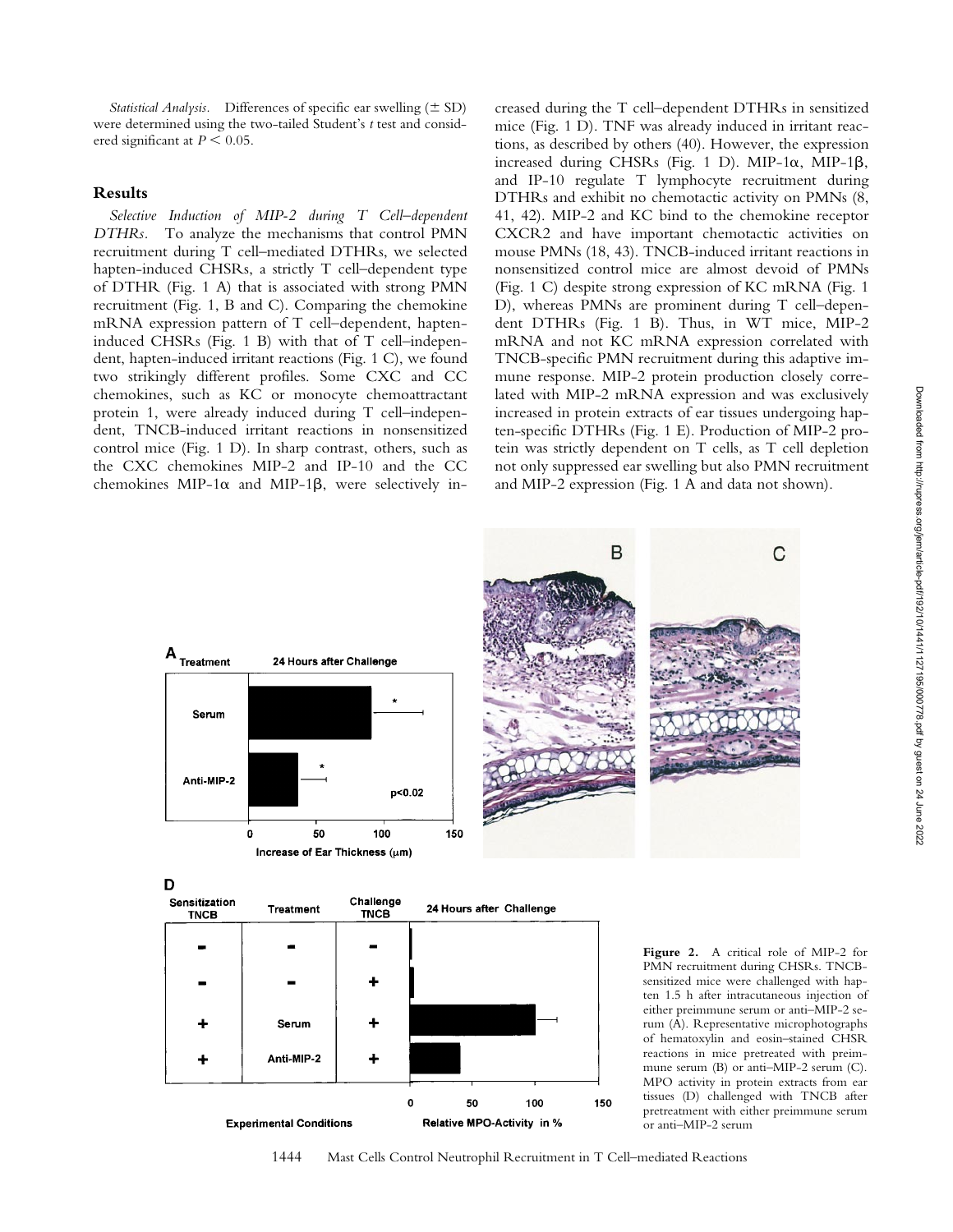*Control of PMN Recruitment by MIP-2.* To determine whether MIP-2 production was of functional relevance for the recruitment of PMNs, we neutralized MIP-2 with a specific Ab at the site of TNCB application. Local injection of anti–MIP-2 Ab reduced hapten-specific ear swelling by  $\sim$  60% (Fig. 2 A). More importantly, it also reduced PMN recruitment  $\geq 60\%$ , as determined by histology (Fig. 2, B) and C) and determination of MPO activity (Fig. 2 D).

*MIP-2 Production by Mast Cells In Vivo and In Vitro.* Several cells have been suggested as putative source for the cytokines regulating PMN attraction in DTHRs. In the skin, keratinocytes, fibroblasts, endothelial cells, APCs, or T lymphocytes (22, 44, 45) count among the most important candidates. Surprisingly, immunohistology of ears undergoing CHSRs revealed that MIP-2 reactivity localized almost exclusively to mast cells, whereas keratinocytes and endothelia showed only very weak immunoreactivity (Fig. 3 A). Especially during early phases of the CHSR, at 7 h, at least 80% of mast cells were strongly MIP-2 positive (data not shown). No MIP-2 protein was visible in fibroblasts and keratinocytes and, only at 24 h, relatively little around infiltrating PMNs. Although keratinocytes largely exceed mast cells by number (Fig. 3 A), they are separated from dermal vessels by space and a basal membrane, and the influence of keratinocyte-derived cytokines on the underlying tissues is still not clear (46). Mast cells are abundant in the dermal tissue  $(7,000/\text{mm}^3)$  and in close proximity to the small vessels that nurture the skin (Fig. 3 A).

Mast cells strongly increased MIP-2 mRNA expression (Fig. 3 B) and produced large amounts of MIP-2 protein when stimulated with ionomycin and IL-1 in vitro (39; Fig. 3 C). As MIP-2 was also induced by coincubating mast cells with IFN- $\gamma$ -producing type 1 T cells (data not shown), mast cell–T cell interactions may also induce the production of the MIP-2 protein required for PMN recruitment in vivo.

Δ

*Mast Cell–dependent PMN Recruitment during Hapten-specific DTHRs.* Thus, keratinocytes and mast cells seem to be the two potential sources capable of providing the MIP-2 required for PMN recruitment. To determine the role of mast cells and mast cell–derived MIP-2 during T cell– dependent PMN recruitment, we first analyzed TNCBinduced CHSRs in mast cell–deficient *KitW*/*KitW*-v mice. As reported by others (24), mast cell–deficient *KitW*/*KitW*-v mice had 50–70% reduced tissue swelling compared with WT mice (Fig. 4 A). Reduced ear swelling was associated with severely impaired PMN recruitment during haptenspecific CHSRs, as demonstrated by the strongly reduced number of abscesses ( $\leq 10\%$ ; Fig. 4, B and C) and the low MPO activity (Fig. 4 E). Using oxazolone as an alternative hapten, we also found 60% reduction of the ear swelling in  $\hat{Kit}^{W}/Kit^{W-v}$  mice ( $P = 0.018$ ), and the number of PMN abscesses was again reduced to  $\sim$ 10% in *Kit<sup>W</sup>*/*Kit<sup>W-v</sup>* mice. Importantly, T cell responses were not impaired in *KitW*/  $Kit^{W-v}$  mice. Hapten-specific T cell proliferation (Fig. 4 F) and the precursor frequency of hapten-specific IFN- $\gamma$ -producing T cells (not shown) was identical in *KitW*/*KitW*-v and congenic WT mice. The mean number of small mononuclear cells per 0.5-mm ear section was similar in  $Kit^{W}/Kit^{W-v}$  and congenic WT mice (96  $\pm$  15 and 111  $\pm$ 13 cells, respectively, mean  $\pm$  SEM,  $n = 4$ ; see also Fig. 4, B and C), as reported previously (33, 34).

*PMN Recruitment Requires Mast Cell–derived MIP-2.* Extractable MIP-2 protein was absent in mast cell–deficient *KitW*/*KitW*-v mice during TNCB-induced CHSRs (Fig. 4 G). These data suggest that the biologically active MIP-2 required for PMN recruitment during T cell–dependent CHSRs was dependent on the presence of mast cells and that the T cell–dependent MIP-2 mRNA expression in ear tissue of *KitW*/*KitW*-v mice was of minor relevance for PMN recruitment. To address this hypothesis, we reconstituted *KitW*/*KitW*-v mice with in vitro*–*cultured BMMCs



Figure 3. MIP-2 production by mast cells in vivo and in vitro. Microphotograph of an ear section stained for mast cells (A) with alcian blue and with anti–MIP-2 serum using immunoperoxidase staining (arrows). Controls using only primary or secondary Ab or preimmune serum showed no significant staining. MIP-2 mRNA expression of cultured mast cells (B) 24 h after stimulation with medium, ionomycin, or ionomycin and IL-1. Reverse transcription PCR was carried out with primers for MIP-2 mRNA (30 cycles). IL-1 alone did not

induce MIP-2 mRNA expression. MIP-2 content in the supernatants from mast cells stimulated for 24 h with ionomycin and IL-1 was determined by ELISA (C). No or only very minor MIP-2 mRNA or MIP-2 protein was detected when mast cells were stimulated with either ionomycin or IL-1 alone.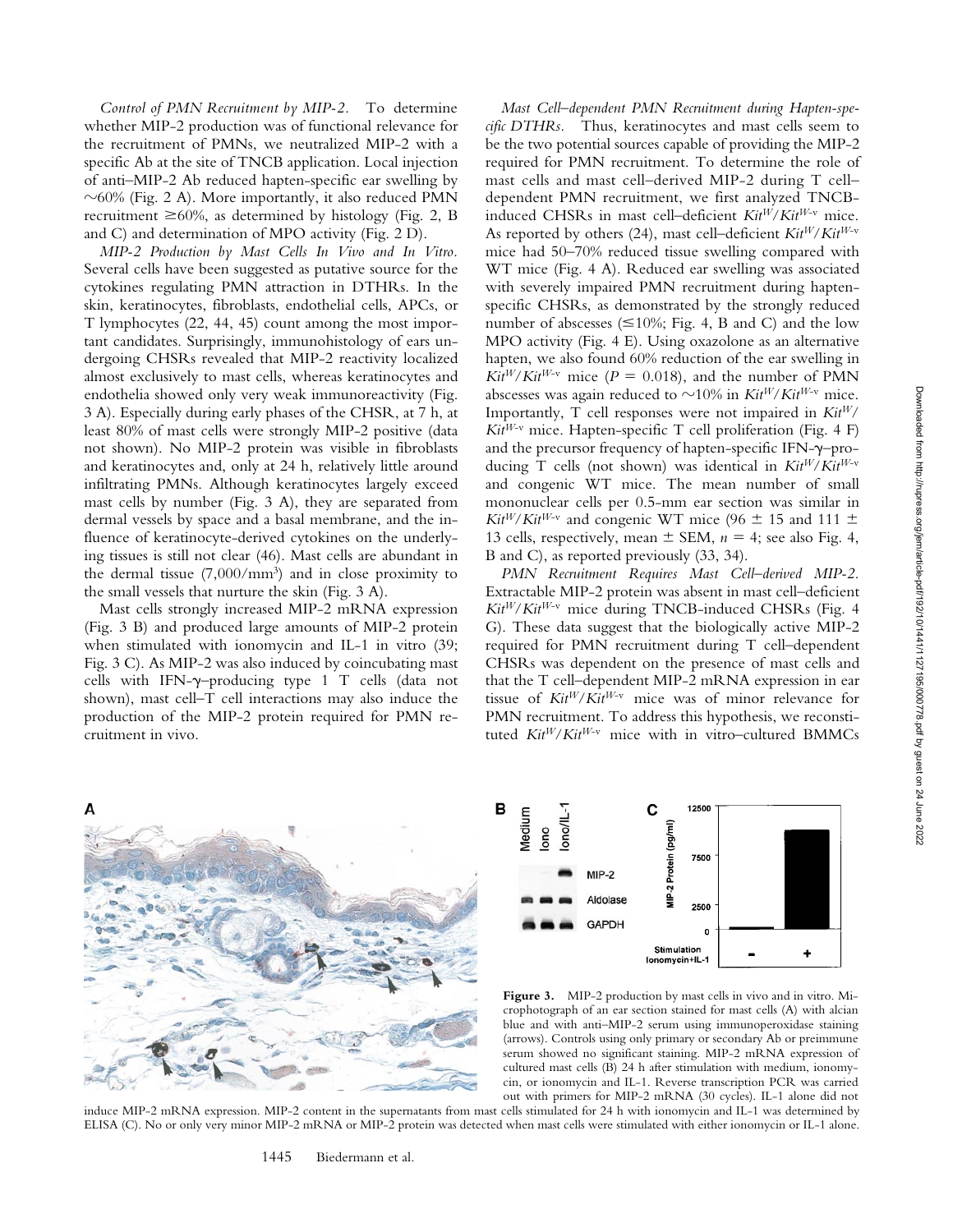40000





exclusively at the site selected for DTHR elicitation (29, 31). After local reconstitution with WT BMMCs, the ear tissues again contained large amounts of extractable MIP-2 protein during CHSRs (Fig. 4 G). Similarly, hapten-specific ear swelling (Fig. 4 A), PMN recruitment (Fig. 4 D), and MPO activity (Fig. 4 E) were restored. These effects of mast cell reconstitution were again entirely antagonized by anti–MIP-2 Ab (Fig. 4, A and E).

*PMN Recruitment Requires Mast Cell–derived TNF.* As mast cell–derived TNF is needed for PMN recruitment during innate (29, 30) and IgE-mediated immune responses (47), and as TNF is also needed for the expression of adhesion molecules involved in the induction of CHSRs (14), we analyzed the role of mast cell–derived TNF in T cell– dependent CHSRs. We locally reconstituted ears of mast cell–deficient *KitW*/*KitW*-v mice with BMMCs generated from either  $TNF^{+/+}$  or  $TNF^{-/-}$  mice. As shown in Fig. 5

Figure 4. Mast cell–derived MIP-2 is required for PMN recruitment during CHSRs. Mast cell (MC)-deficient *KitW*/*KitW*-v mice, congenic WT mice, or mast cell–reconstituted KitW/KitW-v mice were sensitized and challenged with TNCB, 1.5 h after pretreatment with either anti–MIP-2 or preimmune serum. Specific increase of ear thickness 24 h after the challenge (A). Microphotographs of hematoxylin and eosin–stained ear sections of CHSR reaction in a WT (B),  $Kit^{W}/Kit^{W-v}$  (C), and mast cell–reconstituted  $Kit^{W}/Kit^{W-v}$  mouse (D). MPO activity was determined in protein extracts from ear tissue of the indicated four experimental groups (E). T cells from unsensitized WT or from draining lymph nodes of sensitized  $Kit^{W}/Kit^{W-v}$ , congenic WT, or mast cellreconstituted *KitW/KitW*-v mice were stimulated for 72 h with either naive or TNBS-modified APCs; [3H]thymidine was added for the final 6 h (F). MIP-2 protein in ear tissue was determined from the three experimental groups, 24 h after the TNCB challenge (G). Asterisks indicate significant differences in ear thickness between groups of animals ( $P \leq 0.05$ ). DL, detection limit.

A, adoptively transferred BMMCs from  $TNF^{-/-}$  mice restored neither ear swelling (Fig. 5 A) nor PMN recruitment in *KitW*/*KitW*-v mice. In sharp contrast, BMMCs from WT mice entirely restored CHSRs and PMN recruitment in *KitW*/*KitW*-v mice (Fig. 5 A). The number of mast cells in the ears of *KitW*/*KitW*-v mice reconstituted with mast cells derived from WT mice was similar to that found in ears reconstituted with mast cells from TNF<sup> $-/-$ </sup> mice ( $\sim$ 16 mast cells per 2-mm ear section). Thus, the reduced ear swelling and PMN recruitment were directly related to the missing TNF production by mast cells. During CHSRs, both  $TNF^{-7}$  and  $TNF^{+/+}$  mast cells stained strongly positive for MIP-2 (Fig. 6, A–C), suggesting that MIP-2 production by these mast cells was TNF independent. To analyze MIP-2 production in a completely TNF-free environment, we induced CHSRs in  $TNF^{-/-}$  mice and determined MIP-2 reactivity in frozen ear sections. Again, strong MIP-2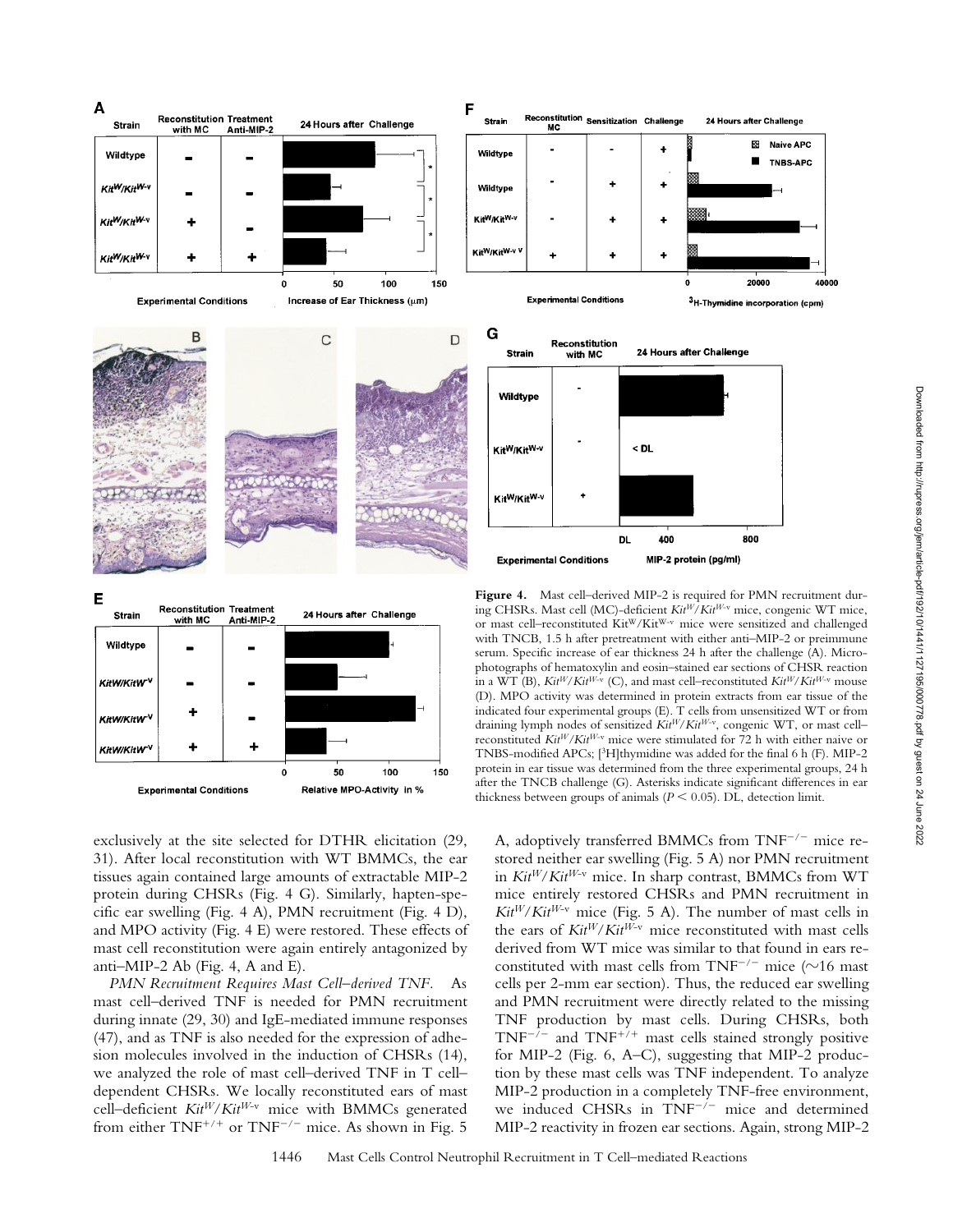Downloaded from http://rupress.org/jem/article-pdf/192/10/1441/1127195/000778.pdf by guest on 24 June 2022

Downloaded from http://rupress.org/jem/article-pdf/192/10/1441/1127195/000778.pdf by guest on 24 June 2022







Figure 5. CHSRs in  $Kit^{W}/Kit^{W-v}$  mice depend on mast cell-derived TNF. *Kit<sup>W</sup>/Kit<sup>W-v</sup>* mice were reconstituted with mast cells (MC) from either congenic  $WT$  or  $TNF^{-/-}$  mice, sensitized, and challenged with TNCB as described in Materials and Methods. The increase of ear thickness was determined 24 h after the challenge (A). The asterisk indicates significant difference in ear thickness ( $P < 0.05$ ). (B) Mast cells from  $TNF^{-/-}$  mice in ear tissue from  $Kit^{W}/Kit^{W-v}$  mice stained with toluidine blue (arrowheads).

reactivity was found and was almost entirely restricted to mast cells (Fig. 6 D). Thus, mast cell–derived TNF is essential for T cell–mediated PMN recruitment during this CHSR, even in the presence of the most potent neutrophil-attracting chemokines, such as MIP-2/IL-8. Even though TNF and MIP-2 can be produced by a variety of cells, and even though TNF mRNA and MIP-2 mRNA expression increased in the ear tissue of TNCB-challenged  $Ki<sup>W</sup>/Ki<sup>W-v</sup> mice (data not shown), the adoptive transfer$ experiments clearly demonstrated that the TNF and MIP-2 relevant for PMN recruitment were dependent on the presence of mast cells.

## **Discussion**

These data demonstrated a novel, unexpected role for hematopoietic cells by showing that tissue mast cells not

only are involved in the initiation and amplification of DTHRs (27, 32), but also determine the pattern of cells infiltrating into sites of inflammation through the chemokines they produce. Both TNF and MIP-2 were essential for appropriate PMN recruitment during TNCB-induced CHSRs, and both were dependent on the presence of mast cells. The combination of these two mediators is of special importance for PMN recruitment, as TNF and MIP-2 provide two qualitatively different but synergistic signals. The major biological significance of TNF seems to be the induction of adhesion molecules required for PMN attachment to endothelial cells (14), whereas MIP-2 establishes a chemotactic gradient required for diapedesis and directed migration of PMNs (48–50). These data support the emerging concept postulating that TNF of predominantly hematopoietic origin regulates leukocyte movement (19). More importantly, however, they showed that hematopoietic cells may even provide the chemokines regulating PMN recruitment into sites of inflammation. TNF was not required for MIP-2 induction during CHSRs, as TNCB application induced equivalent levels of MIP-2 in  $TNF^{-/-}$ and WT mice (Figs. 3 A and 6 D, and data not shown).

In vivo induction of MIP-2 during CHSRs was strictly dependent on the presence of mast cells and on local activation of memory-type T cells (Fig. 1), which shows that the infiltrating type 1 T cells deliver signals that induced both TNF and MIP-2 production by mast cells. Our in vivo data do not allow for the determination of whether T cell–mast cell interactions can directly result in TNF and MIP-2 production or whether intermediate cells, such as APCs or fibroblasts, provided the signals required for mast cell activation and MIP-2 production in vivo. Preliminary in vitro data suggest that T cells can directly induce MIP-2 production by mast cells. Thus, culture of mast cells in the presence of hapten-specific type 1 T cells resulted in significant MIP-2 production (Kneilling, M, T. Biedermann, L. Hultner, and M. Rocken, unpublished data), suggesting that T cell–mast cell interactions lead not only to mast cell degranulation (51), but also to cytokine and chemokine production (52).

Various groups that have examined CHSRs in normal versus mast cell–deficient mice reported divergent results. Some found equivalent ear swelling responses in mast cell– deficient and WT mice (33, 34), whereas others found strongly reduced ear swelling responses in mast cell–deficient animals (23, 24). Similarly, in another T cell–dependent inflammatory immune response, allergic asthma, mast cells contributed to the tissue inflammation under some but not all experimental conditions. These different requirements for mast cells during T cell–mediated immune responses suggest that the requirement for mast cells depends on the strength of these immune responses. This strength is influenced by various additional factors such as concentration of the allergen/hapten, the adjuvant/solvent used for sensitization and elicitation of the immune response, and the housing conditions, which determine the activation status of memory cells and especially of APCs (53).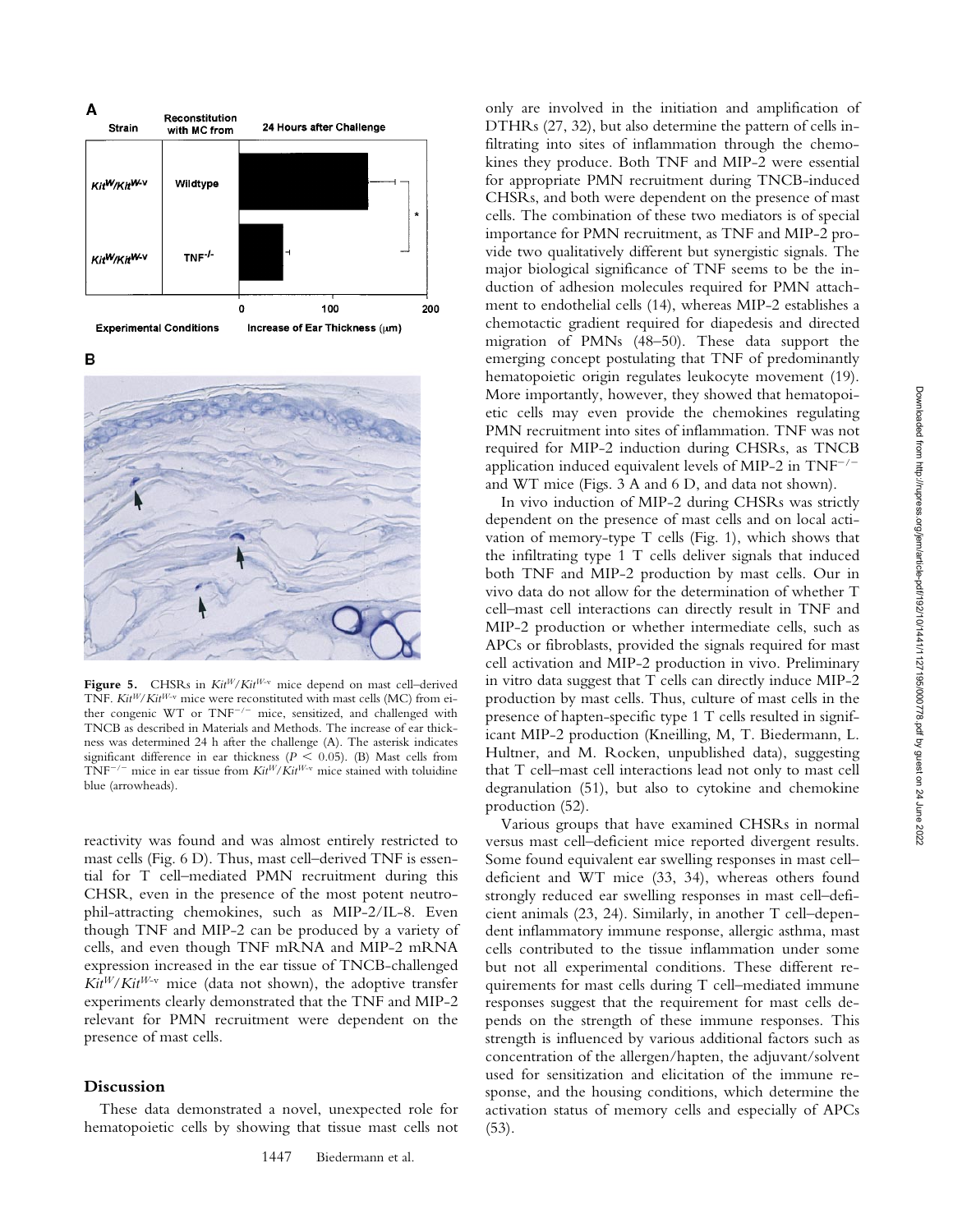

Figure 6. MIP-2 immunoreactivity in tissue mast cells from  $TNF^{-}$ mice. *KitW*/*KitW*-v mice were reconstituted with mast cells from either  $TNF^{-/-}$  mice (A and B) or congenic WT mice (C). These animals and, in addition,  $TNF^{-/-}$  mice (D), were sensitized and challenged with TNCB. MIP-2 (A, C, and D) immunoreactivity was analyzed in fixed cryosections as described in Materials and Methods. (B) Analysis of immunoreactivity in the absence of the primary Ab. Similarly, no staining was found in the corresponding controls for C and D.

Importantly, the deficiency in ear swelling responses and PMN recruitment in  $Kit^{W}/Kit^{W-v}$  mice can be due to factors that are independent of mast cells (23, 24). Thus, Kitdeficient mice have multiple defects in their hematopoietic system (54), and profound defects in T cell responses or altered migration through vascular walls would be alternative explanations for defective DTHRs in *KitW*/*KitW*-v mice. This seems not to apply in this system, as haptenspecific proliferation and IFN- $\gamma$  production were equivalent in T cells of WT and *KitW*/*KitW*-v mice (Fig. 4). Moreover, elicitation of CHSRs strictly required mast cell reconstitution at the site of TNCB challenge, whereas mast cell reconstitution at the site of sensitization with TNCB did not affect hapten-specific T cell responses, determined in vitro, or ear swelling responses, or PMN recruitment (data not shown).

This exclusive role of mast cells in providing the TNF and, most likely, also the MIP-2 required for the recruitment of PMN during the effector phase of DTHRs was unexpected, as stromal cells such as fibroblasts, endothelia, or keratinocytes are other potential sources for these two mediators. Moreover, others have shown that mast cell– derived TNF can recruit inflammatory cells by paracrine induction of chemokines in cells such as fibroblasts (55, 56). However, immunohistology clearly showed that most of the MIP-2 protein localized to mast cells and no extractable MIP-2 was detectable in ear tissues from mast cell–deficient mice, and mast cells from  $TNF^{-/-}$  mice did not restore PMN recruitment in *KitW*/*KitW*-v mice. As in *KitW*/*KitW*-v mice, the endothelia, fibroblasts, or keratinocytes surrounding the transplanted  $TNF^{-/-}$  mast cells are in principle capable of producing TNF; this experiment clearly demonstrated that mast cell–derived TNF cannot be replaced by TNF from any other source during TNCBinduced DTHRs. Moreover, the data underline the need

for a coordinated action of MIP-2 and TNF for the recruitment of PMNs.

The finding that tissue mast cells regulate PMN recruitment in response to infiltrating type 1 T cells through TNF and MIP-2 may be of general importance for the understanding of PMN recruitment during T cell–mediated autoimmune diseases. Activated mast cells and increased levels of MIP-2/IL-8 characterize all T cell–mediated autoimmune diseases associated with a predominant PMN accumulation, such as psoriasis (6, 57, 58), rheumatoid- or collagen-induced arthritis (1, 2, 59), Crohn's disease, and inflammatory bowel disease (4, 60, 61). Importantly, activated mast cells and increased levels of TNF are also found during T cell–mediated autoimmune diseases devoid of PMNs, such as EAE. In contrast, MIP-2/IL-8 is not induced during EAE and even the mRNA levels for this cytokine remain low (8, 9, 11, 32). One possibility is that EAE-inducing type 1 T cells express a unique pattern of surface molecules or cytokines that activate mast cells without inducing MIP-2/IL-8. Alternatively, mast cells of the central nervous system may have a reduced capacity in producing MIP-2/IL-8 in response to infiltrating type 1 T cells. We favor this second hypothesis, as the type 1 T cells infiltrating the central nervous system, the skin, the joints, or the intestinal wall, seem to produce a very similar pattern of cytokines. In contrast, in the different anatomic sites mast cells represent heterogeneous populations that vary in many aspects of phenotype, including morphology, histochemistry, mediator content, and response to stimuli of activation (for a review, see reference 27). In the context of our findings it is intriguing that Perrin and coworkers found MIP-2 induction and PMN recruitment during experimental autoimmune meningitis (62), where mast cells reside in a loose connective tissue, whereas MIP-2 and PMN were absent during EAE, as reported previously by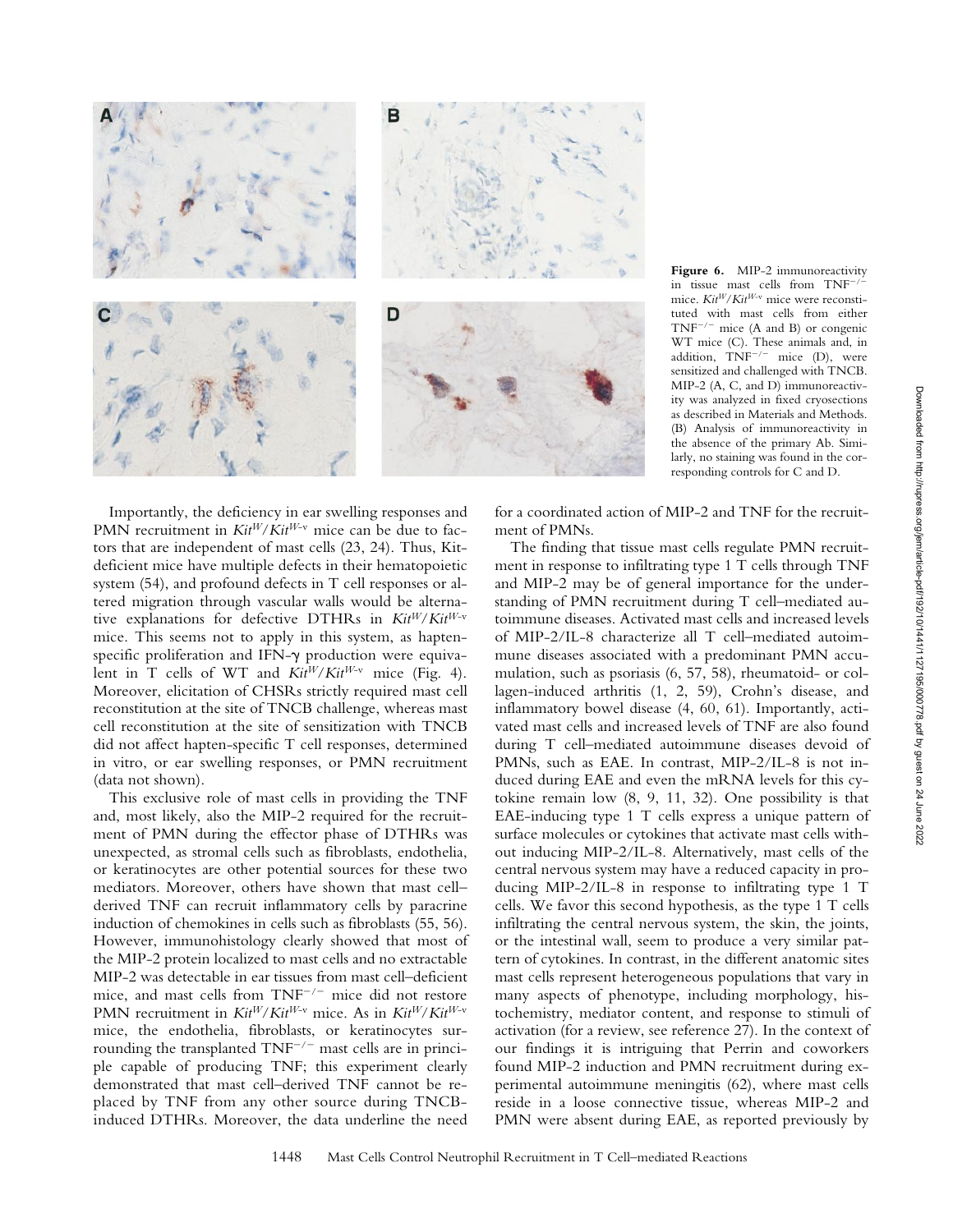others (8, 9, 11, 32). In line with these experiments, we found that the capacity of mast cells to produce MIP-2 is critically influenced by the culture condition (our unpublished data).

It is long recognized that rheumatoid arthritis, Crohn's disease, inflammatory bowel disease, and psoriasis are associated with type 1 T cells, activated mast cells, MIP-2/ IL-8, and TNF, but the link between these phenomena was missing (1, 4, 6, 63). Thus, recognizing that mast cells are capable of regulating the recruitment of PMNs during DTHRs by producing both TNF and the MIP-2/IL-8 required for PMN recruitment may be not only relevant for CHSRs but of general importance for understanding the mechanisms leading to clinically relevant autoimmune diseases.

We would like to thank Dr. R. Mocikat for anti-Thy 1.2 mAb (T23) and Dr. S. Katz for discussion and the hapten TNCB, and Drs. J. Schroeder (University of Kiel), P. Nelson, and D. Schloendorff (both of Ludwig-Maximilians-University, Munich) for critically reading the manuscript. We appreciate the technical support of U. Bamberg, H. Broszeit, E. Ebmeyer, S. Harrasser, H. Hinze, D. Jakob, U. Puchta, and B. Urban.

This work is supported by SFB 217 and SFB 456 from the Deutsche Forschungsgemeinschaft and by the Sander Foundation (97.041.2).

*Submitted: 10 May 2000 Revised: 14 August 2000 Accepted: 25 September 2000*

#### **References**

- 1. Burmester, G.R., A. Daser, T. Kamradt, A. Krause, N.A. Mitchison, J. Sieper, and N. Wolf. 1995. Immunology of reactive arthritides. *Annu. Rev. Immunol.* 13:229–250.
- 2. Feldmann, M., F.M. Brennan, and R.N. Maini. 1996. Role of cytokines in rheumatoid arthritis. *Annu. Rev. Immunol.* 14: 397–440.
- 3. Edwards, S.W., and M.B. Hallett. 1997. Seeing the wood for the trees: the forgotten role of neutrophils in rheumatoid arthritis. *Immunol. Today.* 18:320–324.
- 4. Strober, W., and R.O. Ehrhardt. 1993. Chronic intestinal inflammation: an unexpected outcome in cytokine or T cell receptor mutant mice. *Cell.* 75:203–205.
- 5. Romagnani, S. 1999. Th1/Th2 cells. *Inflamm. Bowel Dis.* 5:285–294.
- 6. Christophers, E. 1996. The immunopathology of psoriasis. *Int. Arch. Allergy Immunol.* 110:199–206.
- 7. Nickoloff, B.J. 1999. Skin innate immune system in psoriasis: friend or foe? *J. Clin. Invest.* 104:1161–1164.
- 8. Karpus, W.J., N.W. Lukacs, B.L. McRae, R.M. Strieter, S.L. Kunkel, and S.D. Miller. 1995. An important role for the chemokine macrophage inflammatory protein-1 alpha in the pathogenesis of the T cell-mediated autoimmune disease, experimental autoimmune encephalomyelitis. *J. Immunol.* 155: 5003–5010.
- 9. Godiska, R., D. Chantry, G.N. Dietsch, and P.W. Gray. 1995. Chemokine expression in murine experimental allergic encephalomyelitis. *J. Neuroimmunol.* 58:167–176.
- 10. Pakala, S.V., M. Chivetta, C.B. Kelly, and J.D. Katz. 1999. In autoimmune diabetes the transition from benign to perni-

cious insulitis requires an islet cell response to tumor necrosis factor alpha. *J. Exp. Med.* 189:1053–1062.

- 11. Racke, M.K., A. Bonomo, D.E. Scott, B. Cannella, A. Levine, C.S. Raine, E.M. Shevach, and M. Röcken. 1994. Cytokine-induced immune deviation as a therapy for inflammatory autoimmune disease. *J. Exp. Med.* 180:1961–1966.
- 12. Butcher, E.C., and L.J. Picker. 1996. Lymphocyte homing and homeostasis. *Science.* 272:60–66.
- 13. Baggiolini, M. 1998. Chemokines and leukocyte traffic. *Nature.* 392:565–568.
- 14. McHale, J.F., O.A. Harari, D. Marshall, and D.O. Haskard. 1999. TNF-alpha and IL-1 sequentially induce endothelial ICAM-1 and VCAM-1 expression in MRL/lpr lupus-prone mice. *J. Immunol.* 163:3993–4000.
- 15. Sean Riminton, D., H. Korner, D.H. Strickland, F.A. Lemckert, J.D. Pollard, and J.D. Sedgwick. 1998. Challenging cytokine redundancy: inflammatory cell movement and clinical course of experimental autoimmune encephalomyelitis are normal in lymphotoxin-deficient, but not tumor necrosis factor–deficient, mice. *J. Exp. Med.* 187:1517–1528.
- 16. Zlotnik, A., and O. Yoshie. 2000. Chemokines: a new classification system and their role in immunity. *Immunity.* 12: 121–127.
- 17. Shao, W., L.F. Jerva, J. West, E. Lolis, and B.I. Schweitzer. 1998. Solution structure of murine macrophage inflammatory protein-2. *Biochemistry.* 37:8303–8313.
- 18. Dilulio, N.A., T. Engeman, D. Armstrong, C. Tannenbaum, T.A. Hamilton, and R.L. Fairchild. 1999. Groalpha-mediated recruitment of neutrophils is required for elicitation of contact hypersensitivity. *Eur. J. Immunol.* 29:3485–3495.
- 19. Sedgwick, J.D., D.S. Riminton, J.G. Cyster, and I. Korner. 2000. Tumor necrosis factor: a master-regulator of leukocyte movement. *Immunol. Today.* 21:110–113.
- 20. Vassalli, P. 1992. The pathophysiology of tumor necrosis factors. *Annu. Rev. Immunol.* 10:411–452.
- 21. Abbas, A.K., K.M. Murphy, and A. Sher. 1996. Functional diversity of helper T lymphocytes. *Nature.* 383:787–793.
- 22. Tsuji, R.F., G.P. Geba, Y. Wang, K. Kawamoto, L.A. Matis, and P.W. Askenase. 1997. Required early complement activation in contact sensitivity with generation of local C5 dependent chemotactic activity, and late T cell interferon gamma: a possible initiating role of B cells. *J. Exp. Med.* 186: 1015–1026.
- 23. Askenase, P.W., H. Van Loveren, S. Kraeuter Kops, Y. Ron, R. Meade, T.C. Theoharides, J.J. Nordlund, H. Scovern, M.D. Gerhson, and W. Ptak. 1983. Defective elicitation of delayed-type hypersensitivity in *W/Wv* and *SI/SId* mast celldeficient mice. *J. Immunol.* 131:2687–2694.
- 24. Webb, E.F., M.N. Tzimas, S.J. Newsholme, and D.E. Griswold. 1998. Intralesional cytokines in chronic oxazoloneinduced contact sensitivity suggest roles for tumor necrosis factor alpha and interleukin-4. *J. Invest. Dermatol.* 111:86–92.
- 25. Gordon, J.R., and S.J. Galli. 1990. Mast cells as a source of both preformed and immunologically inducible TNF-alpha/ cachectin. *Nature.* 346:274–276.
- 26. Moller, A., U. Lippert, D. Lessmann, G. Kolde, K. Hamann, P. Welker, D. Schadendorf, T. Rosenbach, T. Luger, and B.M. Czarnetzki. 1993. Human mast cells produce IL-8. *J. Immunol.* 151:3261–3266.
- 27. Galli, S.J., and C.S. Lantz. 1998. Allergy. *In* Fundamental Immunology. 4th ed. W.E. Paul, editor. Lippincott-Raven, Philadelphia/New York. 1127–1174.
- 28. Lorentz, A., S. Schwengberg, G. Sellge, M.P. Manns, and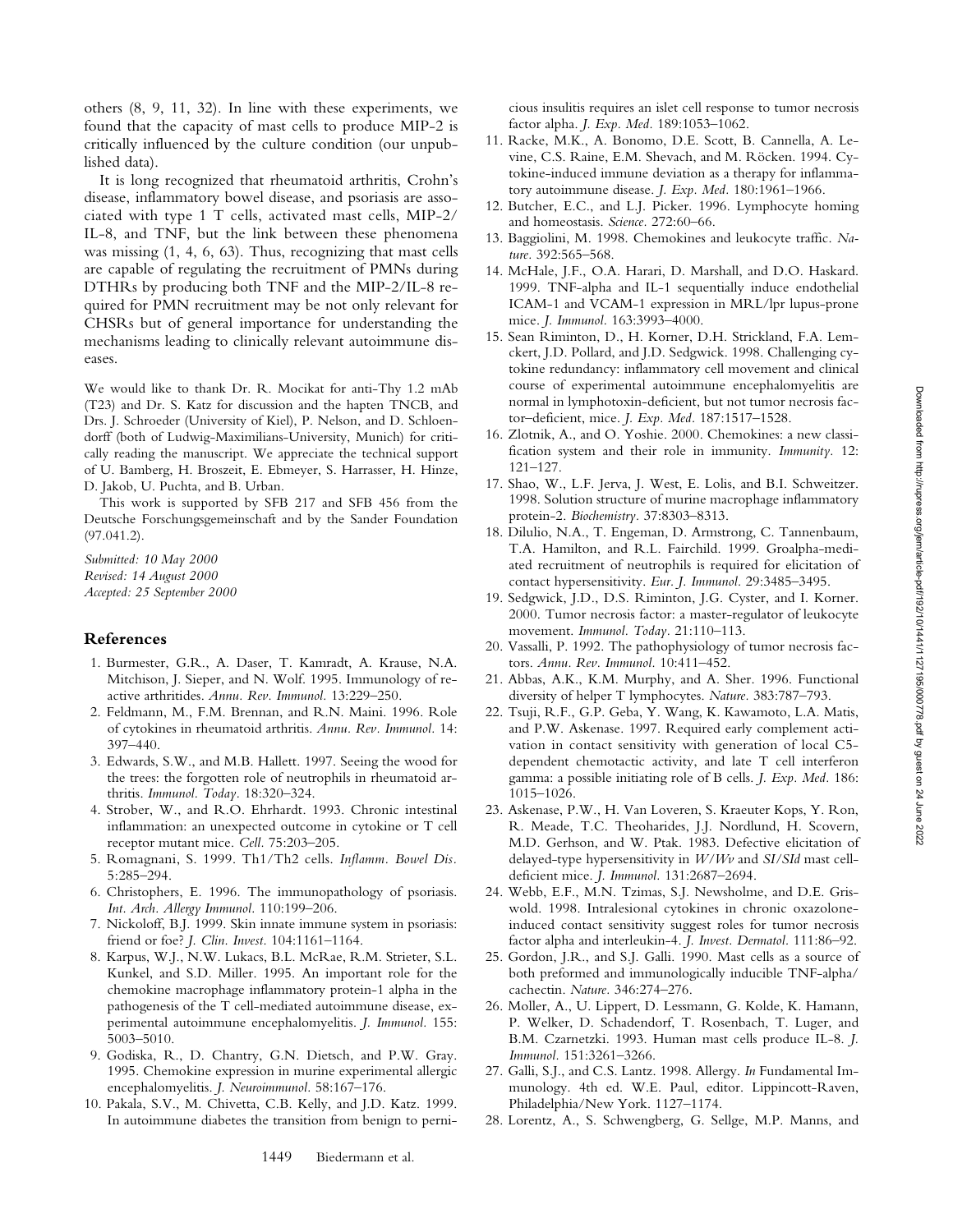S.C. Bischoff. 2000. Human intestinal mast cells are capable of producing different cytokine profiles: role of IgE receptor cross-linking and IL-4. *J. Immunol.* 164:43–48.

- 29. Echtenacher, B., D.N. Mannel, and L. Hultner. 1996. Critical protective role of mast cells in a model of acute septic peritonitis. *Nature.* 381:75–77.
- 30. Malaviya, R., T. Ikeda, E. Ross, and S.N. Abraham. 1996. Mast cell modulation of neutrophil influx and bacterial clearance at sites of infection through TNF-alpha. *Nature.* 381:77– 80.
- 31. Wershil, B.K., T. Murakami, and S.J. Galli. 1988. Mast celldependent amplification of an immunologically nonspecific inflammatory response. Mast cells are required for the full expression of cutaneous acute inflammation induced by phorbol 12-myristate 13-acetate. *J. Immunol.* 140:2356–2360.
- 32. Secor, V.H., W.E. Secor, C.A. Gutekunst, and M.A. Brown. 2000. Mast cells are essential for early onset and severe disease in a murine model of multiple sclerosis. *J. Exp. Med.* 191: 813–822.
- 33. Galli, S.J., and I. Hammel. 1984. Unequivocal delayed hypersensitivity in mast cell-deficient and beige mice. *Science.* 226:710–713.
- 34. Asada, H., J. Linton, and S.I. Katz. 1997. Cytokine gene expression during the elicitation phase of contact sensitivity: regulation by endogenous IL-4. *J. Invest. Dermatol.* 108:406– 411.
- 35. Neurath, M.F., I. Fuss, B.L. Kelsall, D.H. Presky, W. Waegell, and W. Strober. 1996. Experimental granulomatous colitis in mice is abrogated by induction of TGF-b–mediated oral tolerance. *J. Exp. Med.* 183:2605–2616.
- 36. Pasparakis, M., L. Alexopoulou, V. Episkopou, and G. Kollias. 1996. Immune and inflammatory responses in TNF- $\alpha$ – deficient mice: a critical requirement for TNF- $\alpha$  in the formation of primary B cell follicles, follicular dendritic cell networks and germinal centers, and in the maturation of the humoral immune response. *J. Exp. Med.* 184:1397–1411.
- 37. Kasama, T., R.M. Strieter, N.W. Lukacs, P.M. Lincoln, M.D. Burdick, and S.L. Kunkel. 1995. Interleukin-10 expression and chemokine regulation during the evolution of murine type II collagen-induced arthritis. *J. Clin. Invest.* 95: 2868–2876.
- 38. Khalil, R.M., A. Luz, R. Mailhammer, J. Moeller, A.A. Mohamed, S. Omran, P. Dormer, and L. Hultner. 1996. *Schistosoma mansoni* infection in mice augments the capacity for interleukin 3 (IL-3) and IL-9 production and concurrently enlarges progenitor pools for mast cells and granulocytesmacrophages. *Infect. Immun.* 64:4960–4966.
- 39. Hultner, L., S. Kolsch, M. Stassen, U. Kaspers, J.P. Kremer, R. Mailhammer, J. Moeller, H. Broszeit, and E. Schmitt. 2000. In activated mast cells, IL-1 up-regulates the production of several Th2-related cytokines including IL-9. *J. Immunol.* 164:5556–5563.
- 40. Piguet, P.F., G.E. Grau, C. Hauser, and P. Vassalli. 1991. Tumor necrosis factor is a critical mediator in hapten induced irritant and contact hypersensitivity reactions. *J. Exp. Med.* 173:673–679.
- 41. Loetscher, M., B. Gerber, P. Loetscher, S.A. Jones, L. Piali, I. Clark-Lewis, M. Baggiolini, and B. Moser. 1996. Chemokine receptor specific for IP10 and mig: structure, function, and expression in activated T-lymphocytes. *J. Exp. Med.* 184: 963–969.
- 42. Balashov, K.E., J.B. Rottman, H.L. Weiner, and W.W. Hancock. 1999.  $CCR5^+$  and  $CXCR3^+T$  cells are increased in

multiple sclerosis and their ligands MIP-1alpha and IP-10 are expressed in demyelinating brain lesions. *Proc. Natl. Acad. Sci. USA.* 96:6873–6878.

- 43. Mercer-Jones, M.A., M.S. Shrotri, M. Heinzelmann, J.C. Peyton, and W.G. Cheadle. 1999. Regulation of early peritoneal neutrophil migration by macrophage inflammatory protein-2 and mast cells in experimental peritonitis. *J. Leukoc. Biol.* 65:249–255.
- 44. Schroder, J.M. 1995. Cytokine networks in the skin. *J. Invest. Dermatol.* 105:20S–24S.
- 45. Enk, A.H., and S.I. Katz. 1992. Early molecular events in the induction phase of contact sensitivity. *Proc. Natl. Acad. Sci. USA.* 89:1398–1402.
- 46. Robert, C., and T.S. Kupper. 1999. Inflammatory skin diseases, T cells, and immune surveillance. *N. Engl. J. Med.* 341: 1817–1828.
- 47. Wershil, B.K., Z.S. Wang, J.R. Gordon, and S.J. Galli. 1991. Recruitment of neutrophils during IgE-dependent cutaneous late phase reactions in the mouse is mast cell-dependent. Partial inhibition of the reaction with antiserum against tumor necrosis factor-alpha. *J. Clin. Invest.* 87:446–453.
- 48. Feng, L., Y. Xia, T. Yoshimura, and C.B. Wilson. 1995. Modulation of neutrophil influx in glomerulonephritis in the rat with anti-macrophage inflammatory protein-2 (MIP-2) antibody. *J. Clin. Invest.* 95:1009–1017.
- 49. Standiford, T.J., S.L. Kunkel, M.J. Greenberger, L.L. Laichalk, and R.M. Strieter. 1996. Expression and regulation of chemokines in bacterial pneumonia. *J. Leukoc. Biol.* 59:24– 28.
- 50. Hang, L., M. Haraoka, W.W. Agace, H. Leffler, M. Burdick, R. Strieter, and C. Svanborg. 1999. Macrophage inflammatory protein-2 is required for neutrophil passage across the epithelial barrier of the infected urinary tract. *J. Immunol.* 162:3037–3044.
- 51. Inamura, N., Y.A. Mekori, S.P. Bhattacharyya, P.J. Bianchine, and D.D. Metcalfe. 1998. Induction and enhancement of Fc(epsilon)RI-dependent mast cell degranulation following coculture with activated T cells: dependency on ICAM-1- and leukocyte function-associated antigen (LFA)- 1-mediated heterotypic aggregation. *J. Immunol.* 160:4026– 4033.
- 52. Krishnaswamy, G., T. Lakshman, A.R. Miller, S. Srikanth, K. Hall, S.K. Huang, J. Suttles, J.K. Smith, and R. Stout. 1997. Multifunctional cytokine expression by human mast cells: regulation by T cell membrane contact and glucocorticoids. *J. Interferon Cytokine Res.* 17:167–176.
- 53. Williams, C.M.M., and S.J. Galli. 2000. Mast cells can amplify airway reactivity and features of chronic inflammation in an asthma model in mice. *J. Exp. Med.* 192:455–462.
- 54. Galli, S.J., and B.K. Wershil. 1996. The two faces of the mast cell. *Nature.* 381:21–22.
- 55. Gordon, J.R. 1997. FceRI-induced cytokine production and gene expression. *In* IgE Receptor (FceRI) Function in Mast Cells and Basophils. M.M. Hamawy, editor. R.G. Landes Company, Austin, TX. 209–242.
- 56. Gordon, J.R. 2000. TGFB1 and TNF $\alpha$  secreted by mast cells stimulated via the FcepsilonRI activate fibroblasts for highlevel production of monocyte chemoattractant protein-1 (MCP-1). *Cell. Immunol.* 201:42–49.
- 57. Rothe, M.J., M. Nowak, and F.A. Kerdel. 1990. The mast cell in health and disease. *J. Am. Acad. Dermatol.* 23:615–624.
- 58. Ackermann, L., and I.T. Harvima. 1998. Mast cells of psoriatic and atopic dermatitis skin are positive for TNF-alpha and